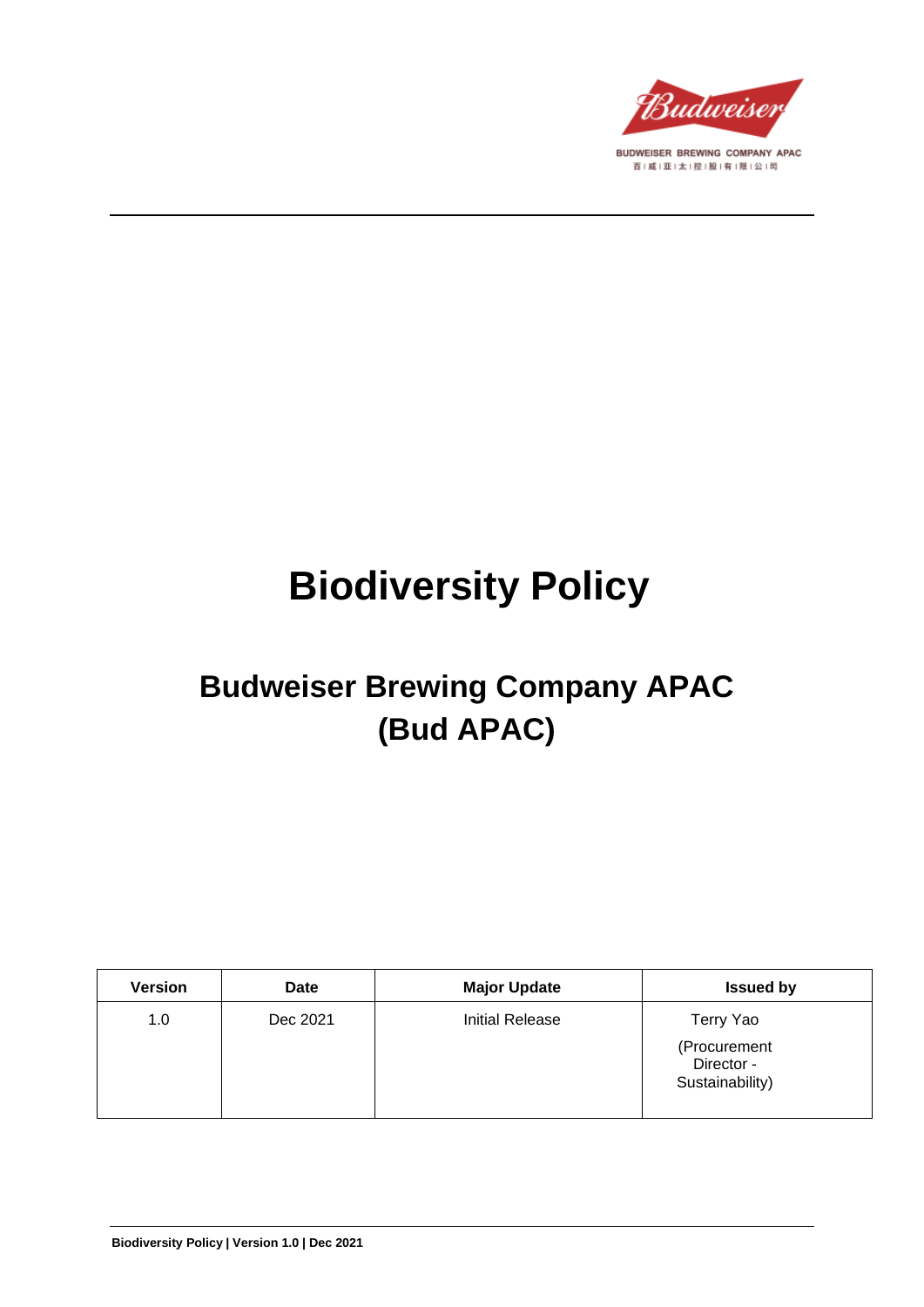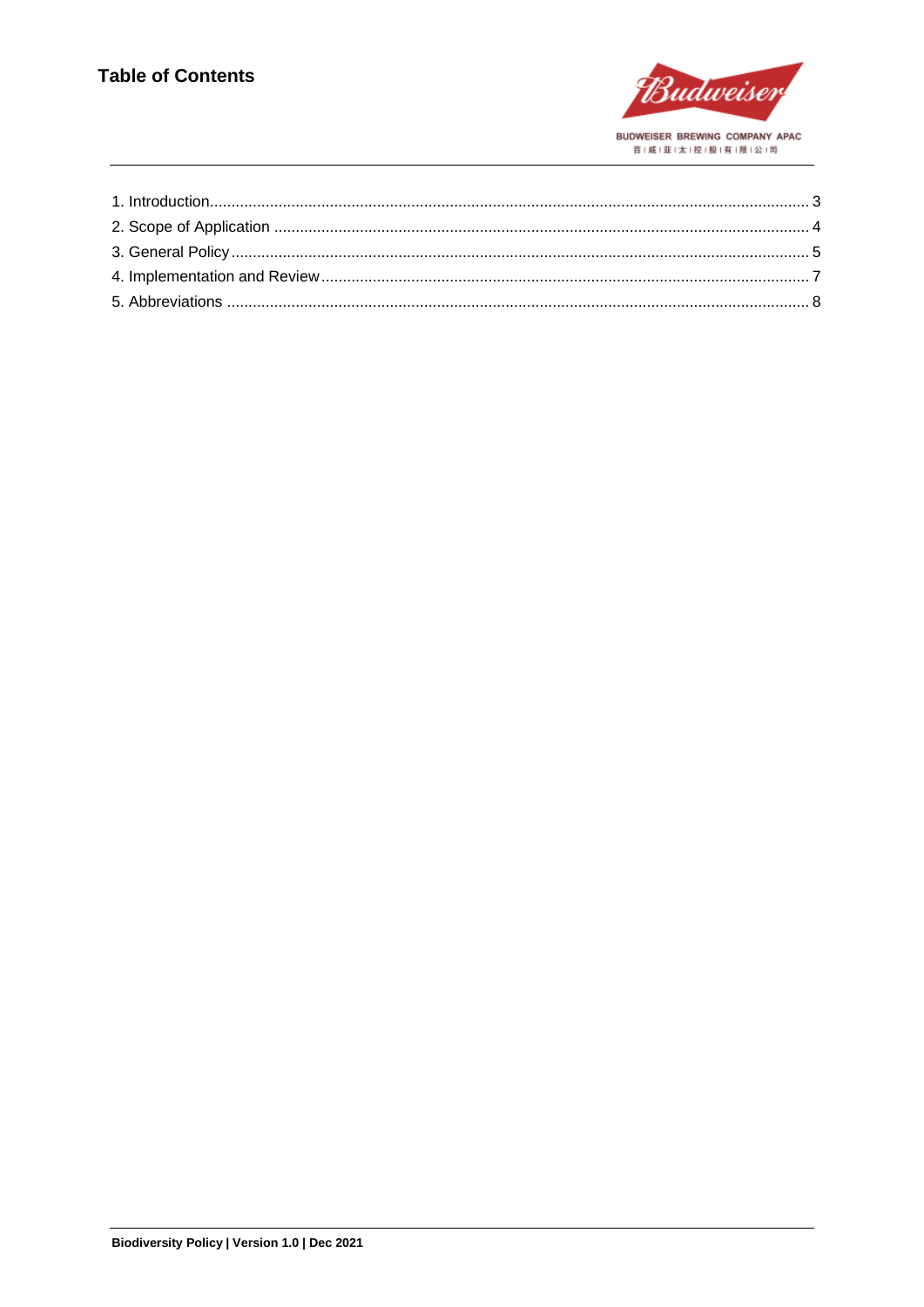

#### <span id="page-2-0"></span>**1. Introduction**

- 1.1 This Biodiversity Policy ("Policy") describes stance and approaches of Budweiser Brewing Company APAC ("Bud APAC" or the "Group") to biodiversity conservation. At Bud APAC, we are committing to building a **#FutureWithMoreCheers**. To do so, we are determined to sustain our company together with a healthy environment and thriving communities, while creating economic, environmental and social values for our stakeholders and business.
- 1.2 Biological diversity or biodiversity is defined as "the variety of life on Earth and the natural patterns it forms" 1 . It comprises aquatic and terrestrial ecosystems with unique ecosystem services that benefit the health of the environment, water quality and agricultural practices. Functioning ecosystems and a healthy environment provide natural resources that sustain our operations, the environment, communities and, ultimately, human wellbeing.
- 1.3 Due to climate change, habitat degradation, excessive agricultural land use and the exploitation of natural resources associated with economic activity, biodiversity is declining at an unprecedented rate. Biodiversity loss is now considered an existential global threat and can pose far-reaching economic risks<sup>2</sup>.
- 1.4 A vital part of growing Bud APAC's business sustainably for the next 100+ years is to preserve critical ecosystem services and the availability of raw materials such as barley, hops, and water. Guided by our 2025 Sustainability Goals and in support of the United Nations Sustainable Development Goals ("UN SDGs"), including Goal 15: Life on Land, Bud APAC recognizes the significance of preventing biodiversity loss and ecosystem degradation.
- 1.5 Our production depends on a reliable supply of agricultural commodities and clean water. To sustain this, we have plans, programs and targets hinging on our priority areas of Climate Action, Water Stewardship, Circular Packaging and Smart Agriculture. Through our collaborative effort with stakeholders, we aim to minimize our environmental footprint and maximize opportunities to enhance biodiversity conservation and ecosystem preservation.

<sup>2</sup> World Economic Forum Global Risk Report 2021:

<sup>1</sup> UNEP and Biodiversity 2020, UN Environment Program ("UNEP"), accessed 5 November 2021, <https://www.unep.org/unep-and-biodiversity>

[https://www3.weforum.org/docs/WEF\\_The\\_Global\\_Risks\\_Report\\_2021.pdf](https://www3.weforum.org/docs/WEF_The_Global_Risks_Report_2021.pdf)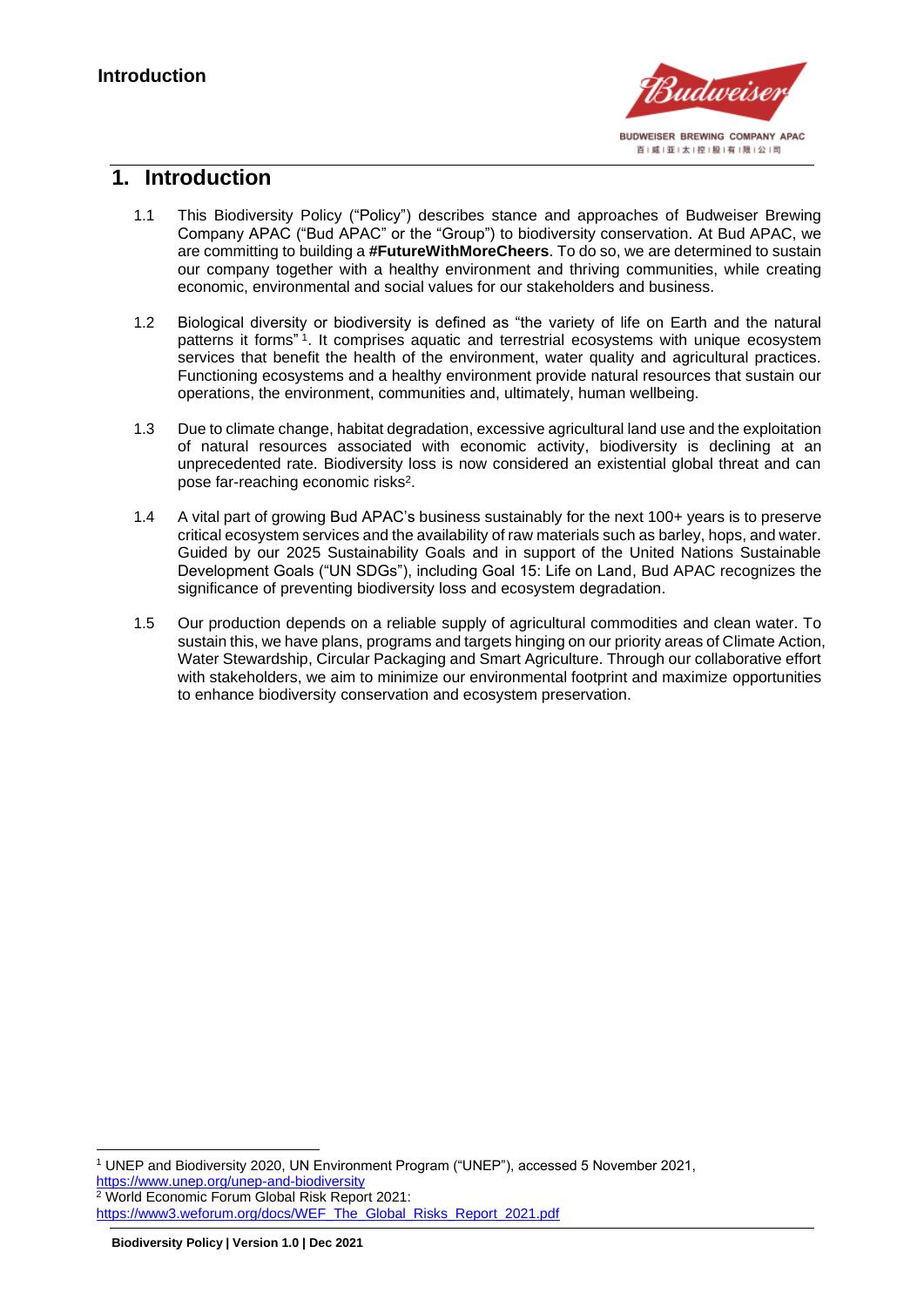

# <span id="page-3-0"></span>**2. Scope of Application**

2.1 All Business Units ("BUs") under Bud APAC, suppliers, contractors and other business partners working on the Group's behalf should comply and refer to this Policy.

Other Relevant Policies for Reference:

- Click [here t](https://budweiserapac.com/ace_files/files/policy2021/BudAPAC_Environmental%20Policy.pdf)o see our Environmental Policy
- Click [here](https://budweiserapac.com/ace_files/files/policy2021/BudAPAC_Climate%20Policy.pdf) to see our Climate Policy
- Click **here** to see our Water Policy
- Click [here](https://budweiserapac.com/ace_files/files/policy2021/BudAPAC_Packaging%20and%20Waste%20Policy.pdf) to see our Packaging and Waste Policy
- Click [here](https://budweiserapac.com/ace_files/files/policy2021/BudAPAC_Responsible%20Sourcing.pdf) to see our Responsible Sourcing Policy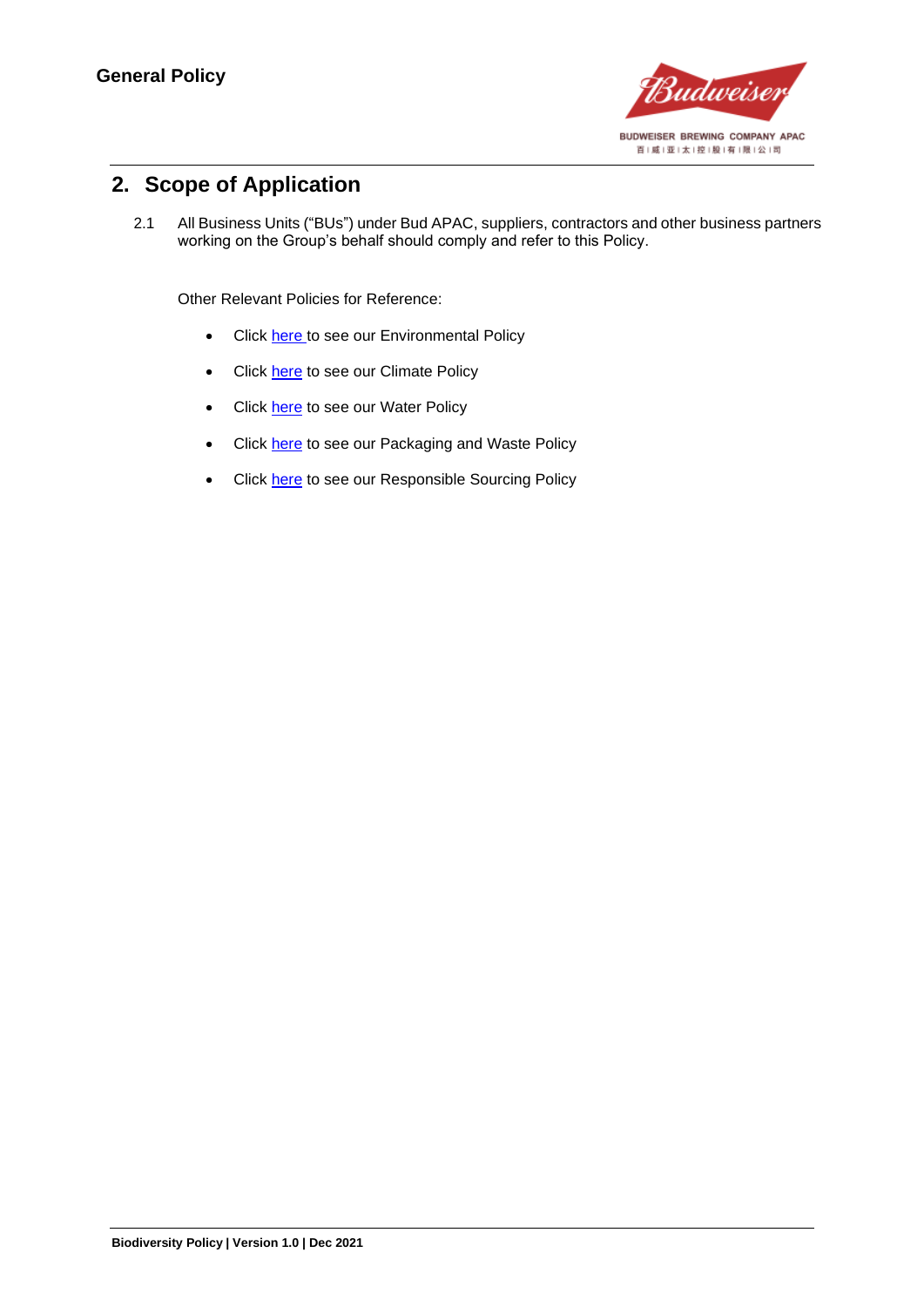

### <span id="page-4-0"></span>**3. General Policy**

- 3.1 Bud APAC is committed to biodiversity conservation. This commitment focuses on minimizing our environmental footprint and maximizing opportunities to protect ecosystems through actions across our four priority areas including Climate Action, Water Stewardship, Circular Packaging and Smart Agriculture. We will strive to:
	- 3.1.1 Comply with all relevant laws, regulations and standards in all countries in which Bud APAC operates;
	- 3.1.2 Contribute to international and local initiatives, such as The China National Biodiversity Conservation Strategy and Action Plan  $(2011-2030)^3$ , the Hong Kong Biodiversity Strategy and Action Plan  $(2016-2021)^4$ , the Republic of Korea's Fourth National Biodiversity Strategy (2019-2023)<sup>5</sup>;
	- 3.1.3 Integrate industry best practice into our operations and through our Responsible Sourcing Policy encourage our business partners to do the same;
	- 3.1.4 Anticipate and prepare for emerging environmental regulations and increasing societal expectations; and
	- 3.1.5 Transparently disclose our context-based targets and progress.
- 3.2 Accordingly, we will:
	- 3.2.1 Undertake biodiversity assessments and identify nature-related risks covering impacts and dependencies on natural resources, where relevant to Bud APAC's operations and supply chain;
	- 3.2.2 Avoid sourcing from / operating in areas that are listed as World Heritage areas<sup>6</sup> and International Union for Conservation of Nature ("IUCN") Category I-IV protected areas<sup>7</sup>;
	- 3.2.3 Promote sustainable forest management and prevent deforestation by utilizing natural resources certified by the Forest Stewardship Council ("FSC") or the Program for the Endorsement of Forest Certification ("PEFC");
	- 3.2.4 Support ecosystem restoration through collaborating with local community groups and industry associations, educating our farmers in the supply chain and optimizing our operations to minimize any adverse effects on the environment and biodiversity;
	- 3.2.5 Conduct environmental impact assessment ("EIA") and due diligence assessment to identify sensitive environments (e.g. sensitive water bodies) and improve the sustainable site selection process and development, where applicable;
	- 3.2.6 Incorporate and implement biophilic design throughout constructions/renovation of new/existing breweries, such as rooftops and vertical gardens, habitat connectivity and planting native vegetations;
	- 3.2.7 Reduce habitat disturbance, degradation and indirect impacts such as environmental

<sup>3</sup> China National Biodiversity Conservation Strategy and Action Plan (2011-2030):

<https://www.cbd.int/doc/world/cn/cn-nbsap-v2-en.pdf>

<sup>&</sup>lt;sup>4</sup> Hong Kong Biodiversity Strategy and Action Plan (2016-2021):

[https://www.afcd.gov.hk/english/conservation/Con\\_hkbsap/files/HKBSAP\\_ENG\\_2.pdf](https://www.afcd.gov.hk/english/conservation/Con_hkbsap/files/HKBSAP_ENG_2.pdf)

<sup>&</sup>lt;sup>5</sup> the Republic of Korea's Fourth National Biodiversity Strategy (2019-2023): <https://www.cbd.int/doc/world/kr/kr-nbsap-v4-en.pdf>

<sup>&</sup>lt;sup>6</sup> World Heritage List:<https://whc.unesco.org/en/list/>

<sup>&</sup>lt;sup>7</sup> IUCN Protected Areas Categories:<https://www.iucn.org/theme/protected-areas/about/protected-area-categories>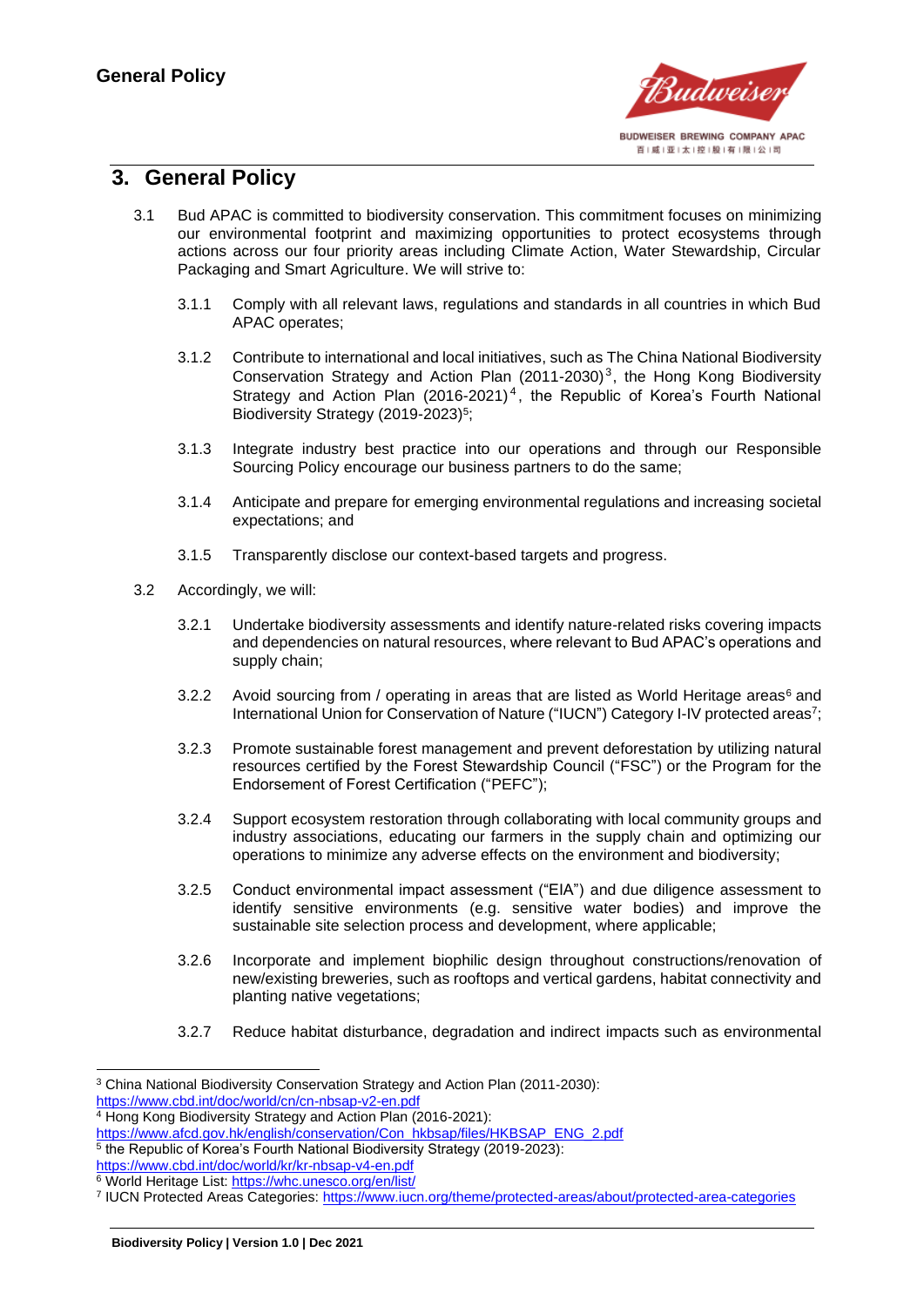

pollution and atmospheric emissions from our operations and supply chain;

- 3.2.8 Enhance biodiversity awareness amongst our stakeholders, especially our employees and our communities;
- 3.2.9 Partner with our stakeholders such as the government, non-governmental organizations ("NGOs"), suppliers and other institutions to support relevant biodiversity programs and initiatives such as regenerative farming practices; and
- 3.2.10 Monitor targets and track progress on actions taken to reduce our environmental footprint and contribute to biodiversity conservation across our four priority areas including Climate Action, Water Stewardship, Circular Packaging and Smart Agriculture.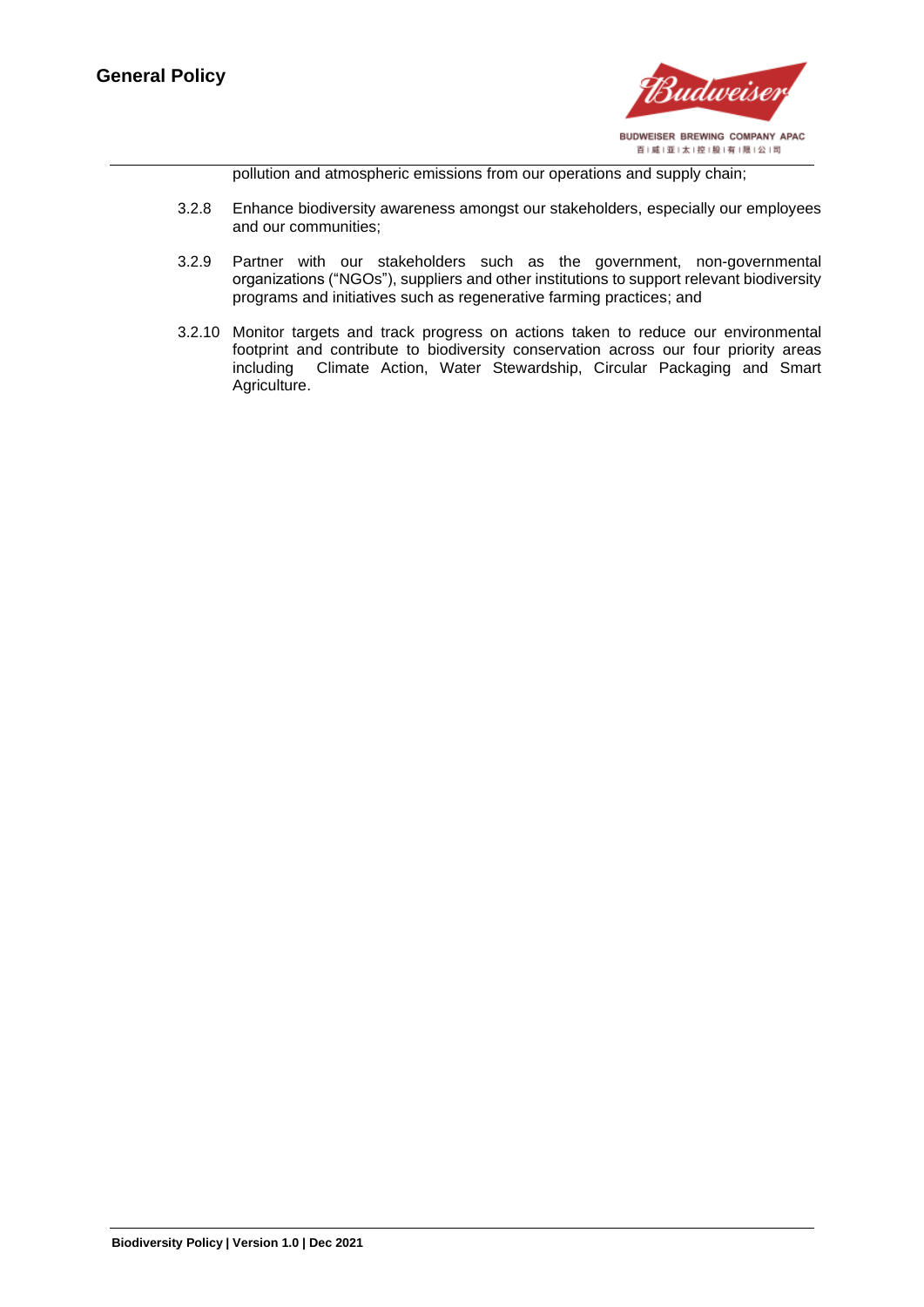

#### <span id="page-6-0"></span>**4. Implementation and Review**

- 4.1 Bud APAC will enact this Policy by implementing procedures in our Voyager Plant Optimization ("VPO") manual.
- 4.2 All Bud APAC's employees and related suppliers must comply with this Policy.
- 4.3 Suggestions, issues and concerns raised by Bud APAC's employees and public concerns on this Policy will be reported to the management team and conveyed back to the Sustainability and Procurement Team. Further amendments to this policy will be made as necessary.
- 4.4 This Policy should be enforced into Bud APAC's practices and the responsibility to review the Policy lies with the Procurement and Procurement Team.
- 4.5 All respective budget controls are included in Bud APAC's annual budgets of relevant parties.
- 4.6 This Policy is approved by Terry Yao (Procurement Director Sustainability), who is a member of the ESG Committee that reports to the Board.
- 4.7 Key performance indicators ("KPIs") and status updates relating to each commitment identified in this Policy will be reported to meetings of the Board, ESG Committee, Sustainability and Procurement Team's annual strategy when needed. In addition, updated information will be placed on Bud APAC's website.
- 4.8 This Policy will be regularly reviewed considering legislation, public policy and organizational changes and development in sustainability best practices, or at a minimum, every three (3) years. Updates of the Policy will be presented to the ESG Committee for endorsement.